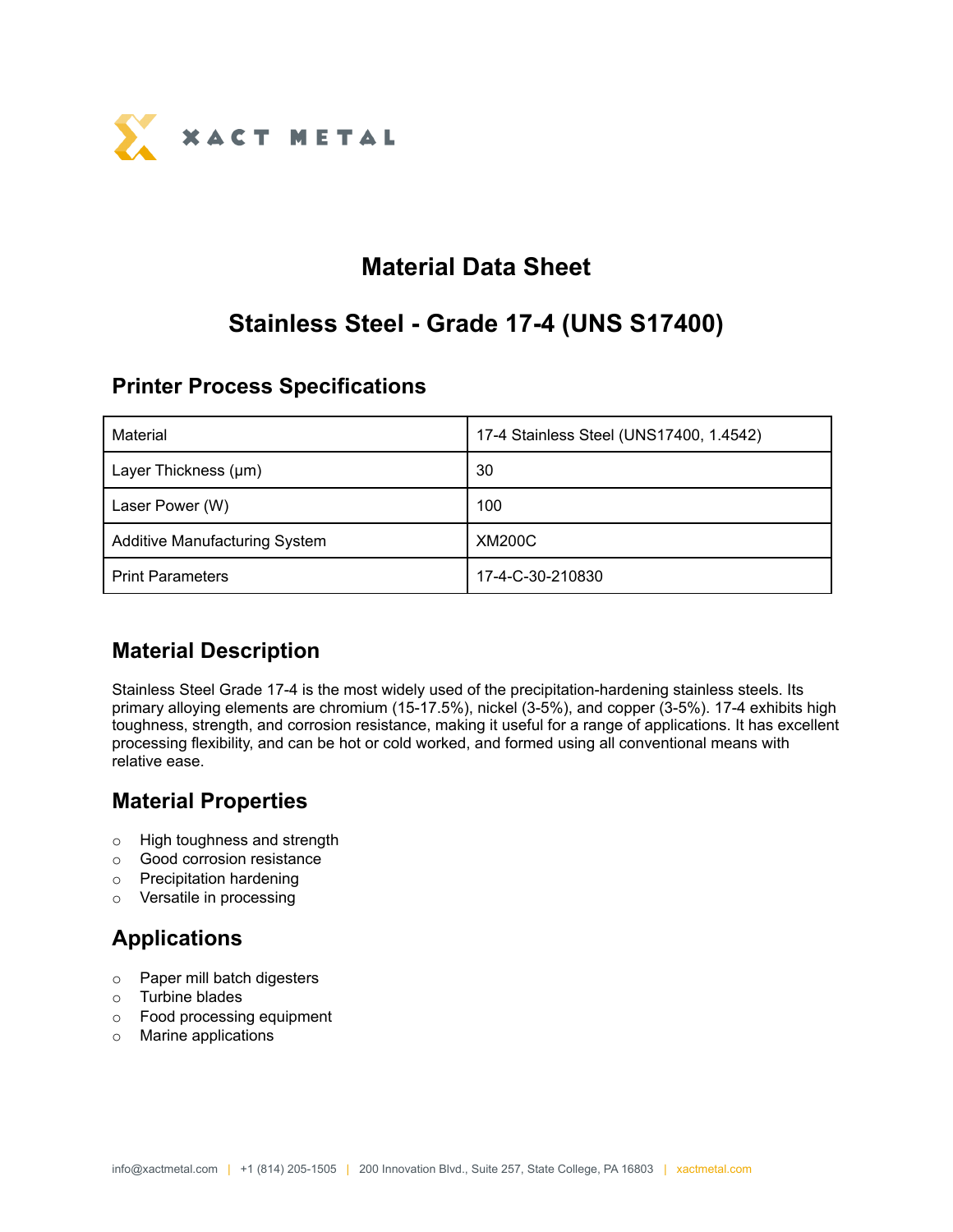

#### **General Wrought Material Data** (1)

| Density [g/cc]                                                                         | 7.72      |
|----------------------------------------------------------------------------------------|-----------|
| Thermal Conductivity [W/m*K]                                                           | 17.9      |
| Melting Range [°C]                                                                     | 1404-1440 |
| Coefficient of Thermal Expansion (0 to 100 °C) $[K^{\wedge}$ -1] 1.08x10 <sup>-5</sup> |           |

(1) From AZO Materials

## **Chemical Composition** (2)

| Element     | Mass %        |
|-------------|---------------|
| Fe          | Balance       |
| Cr          | $15.5 - 16.7$ |
| Ni          | $3.6 - 4.6$   |
| Cu          | $3.0 - 3.5$   |
| Si          | $0.50 - 1.00$ |
| <b>Nb</b>   | $0.15 - 0.40$ |
| $Nb + Ta$   | $0.15 - 0.45$ |
| Al          | $0.05$ Max    |
| $\mathbf C$ | $0.06$ Max    |
| Co          | $0.40$ Max    |
| Mn          | 0.70 Max      |
| Mo          | $0.50$ Max    |
| ${\sf N}$   | 0.030 Max     |
| $\mathsf O$ | $0.040$ Max   |
| P           | 0.025 Max     |
| $\mathbf S$ | 0.025 Max     |

<sup>(2)</sup> From Praxair Surface Technologies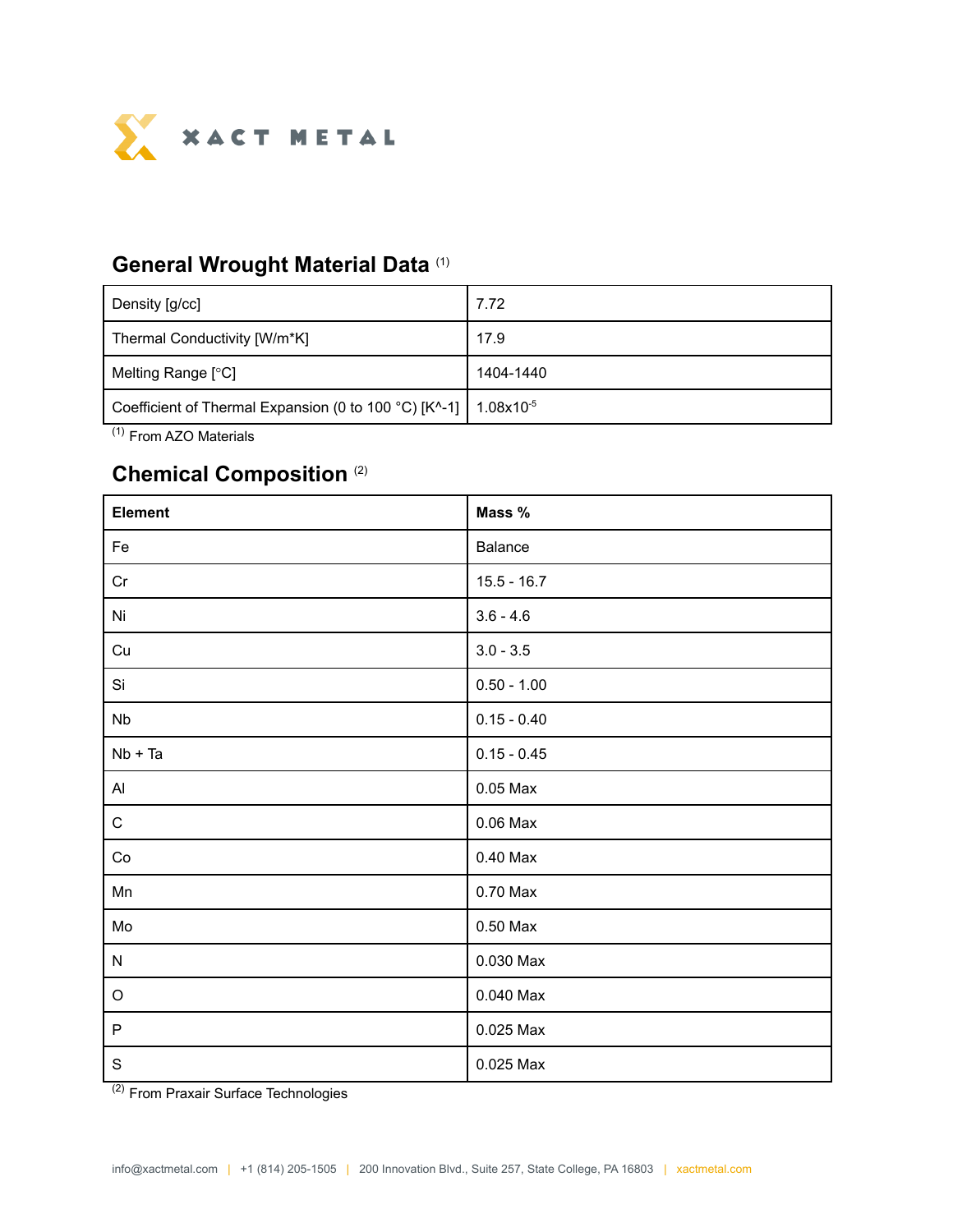

### **Heat Treatment**

Testing samples were precipitation hardened at 1040 °C for 30 minutes and air cooled, then aged at 460 °C for 1 hour and air cooled.

# **Mechanical Properties**

|                                                     | <b>Mean Value</b> | <b>Standard Deviation</b> |
|-----------------------------------------------------|-------------------|---------------------------|
| <b>Component Density [g/cc]</b>                     | 7.70              |                           |
| <b>Percentage of Theoretical</b><br>density         | 99.70%            |                           |
| <b>Ultimate Tensile Strength</b><br>(UTS) - ASTM E8 |                   |                           |
| Horizontal (XY) [ksi (MPa)]                         | 197 (1357)        | 2.2(15.3)                 |
| Vertical (Z) [ksi (MPa)]                            | 189 (1301)        | 14.6 (101)                |
| <b>Yield Strength - ASTM E8</b>                     |                   |                           |
| Horizontal (XY) [ksi (MPa)]                         | 182 (1254)        | 1.7(11.9)                 |
| Vertical (Z) [ksi (MPa)]                            | 174 (1200)        | 11.1(76.8)                |
| <b>Elongation at Break - ASTM E8</b>                |                   |                           |
| Horizontal (XY)                                     | 9.7%              | 3.9%                      |
| Vertical (Z)                                        | 5.0%              | 1.7%                      |
| Hardness (Rockwell) - ASTM<br>E <sub>18</sub>       | 42.0              | 1.00                      |